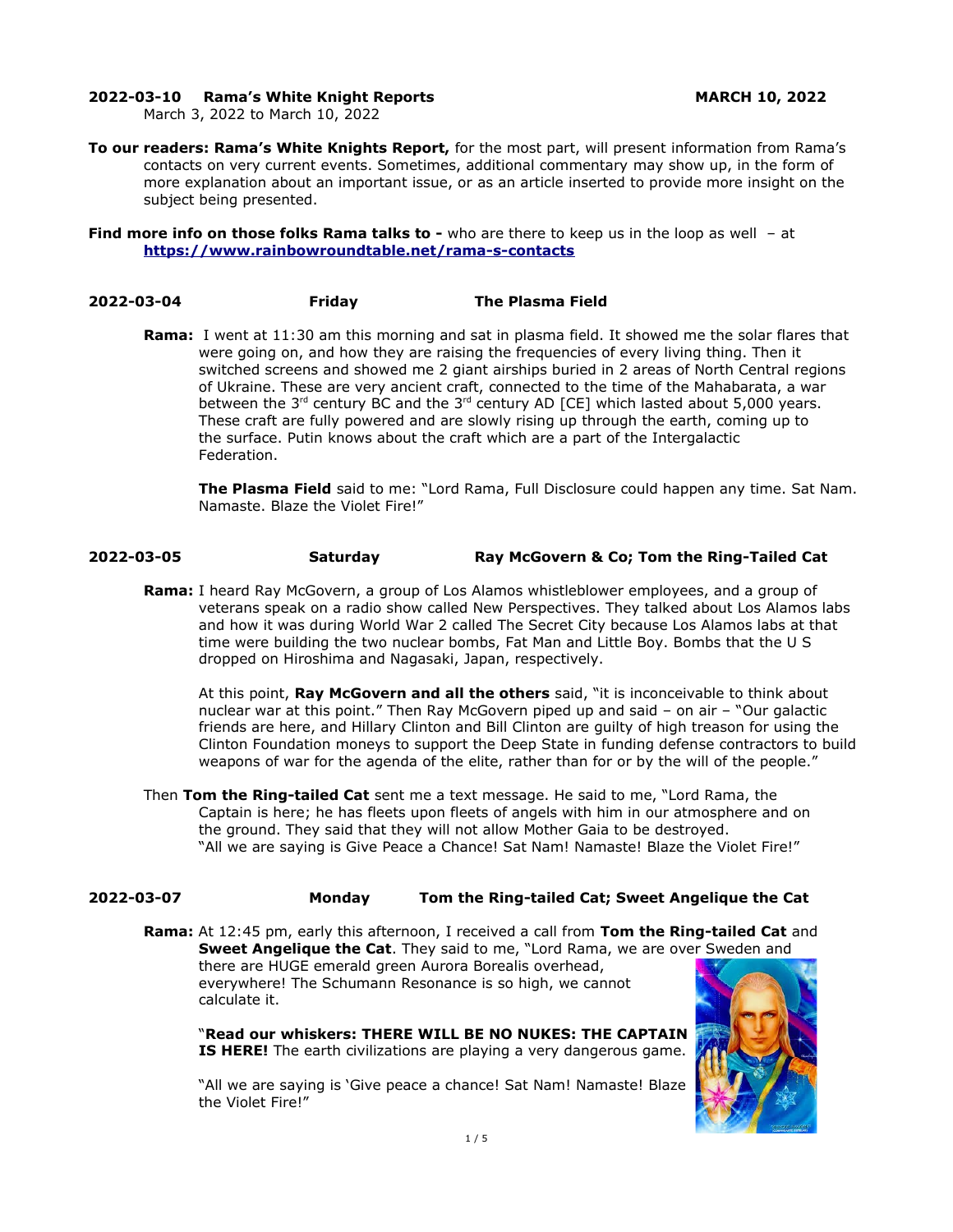

**Sent to Lord Rama from Tom the Ring-tailed Cat and Sweet Angelique the Cat** 

**2022-03-08 Tuesday Dalai Lama** 

**[Dalai Lama](https://twitter.com/DalaiLama)** @DalaiLama · [10h](https://twitter.com/DalaiLama/status/1501164305118822401)

Times change and reality changes. In the past, social customs and cultural tradition may have held women back, but modern times favor equality and education has brought equality of opportunity. Now is the time to change our old ways of thinking—gender, color, no difference.

# **2022-03-08 Tuesday A Jedi Council**

**Rama:** I created a Jedi Council today at a high mesa in Pecos, NM, at 11:30 am, and the **Poppy Lady**, along with **Tom the Ring-tailed Cat, and Larry, Curly and Mo** showed up in the circle.

They all said to me, "Lord Rama, the solar flares continue to come in, and they are really stirring the pot!!!!! **This is that moment where everything turns itself around!** It is about how we are waking ourselves up.

"And our sun, Sol, by continuing to release stronger and stronger solar flares, is providing us with increasing access to more light, as well as increasing our ability to receive it (by opening our hearts more and more.)

"We say to you: Stay in your High Heart! Send more love!"

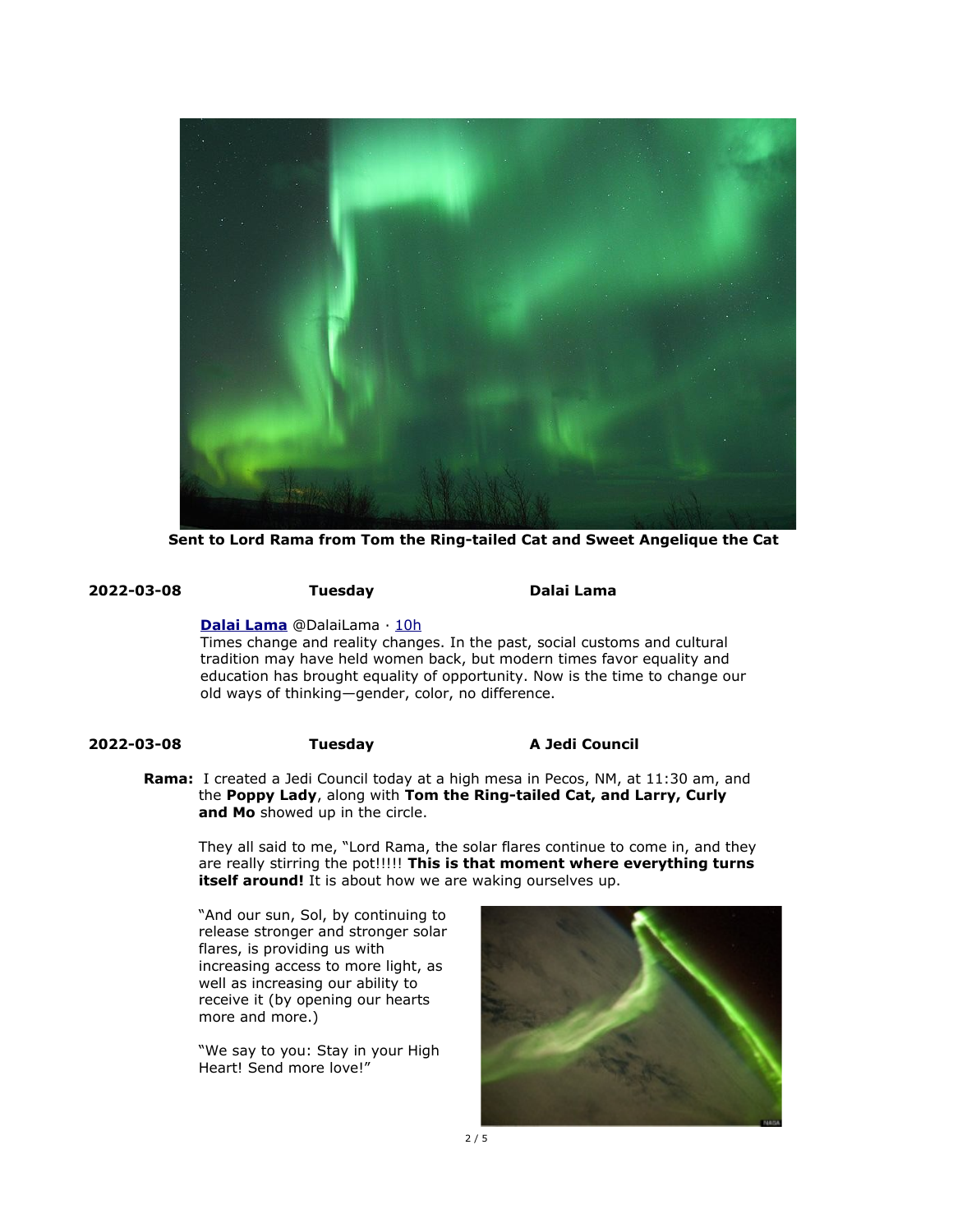Then **Tom the Ring-tailed Cat** said to me: "Lord Rama, Ukraine carries a very ancient story, **and it is NOT about Putin!** It is about the oligarchs over there and the oligarchs over here, fighting tooth and claw to maintain control over the world, using war for profit – again! This is orchestrated by the Vatican, granting the fallen angels permission to keep the old timeline going – meaning, keeping the Kali Yuga overlords' ability to cause endless Samsara alive."

At this point, **the Poppy Lady** spoke up and said: "Lord Rama, on this International Women's day, the Goddess is here (and Happy Birthday, Rainbird!). It IS about restoring the balance to this planet: this is the time of the Age of the 6<sup>th</sup> Sun, the return of the Great Mother Goddess.

"The 6<sup>th</sup> ray of Lady Master Nada brings in the ruby magenta ray, speaks to us, encouraging us to lead with the power of Love In Action, NOW! May peace prevail on earth! NESARA NOW! Sat Nam! Namaste! Blaze the Violet Fire!"

## **2022-03-09 Wednesday Dalai Lama**

 $\overline{a}$ 

**Dalai Lama @ D**alaiLama · [Mar 9](https://twitter.com/DalaiLama/status/1501491340307484675)



HHDL in an online dialogue with young peace builders organized by International Campaign for Tibet, PeaceJam, and the documentary Never Forget Tibet, at his residence in Dharamsala, HP, India on March 9, 2022. (Photo by Tenzin Jamphel)



nice what's hannoning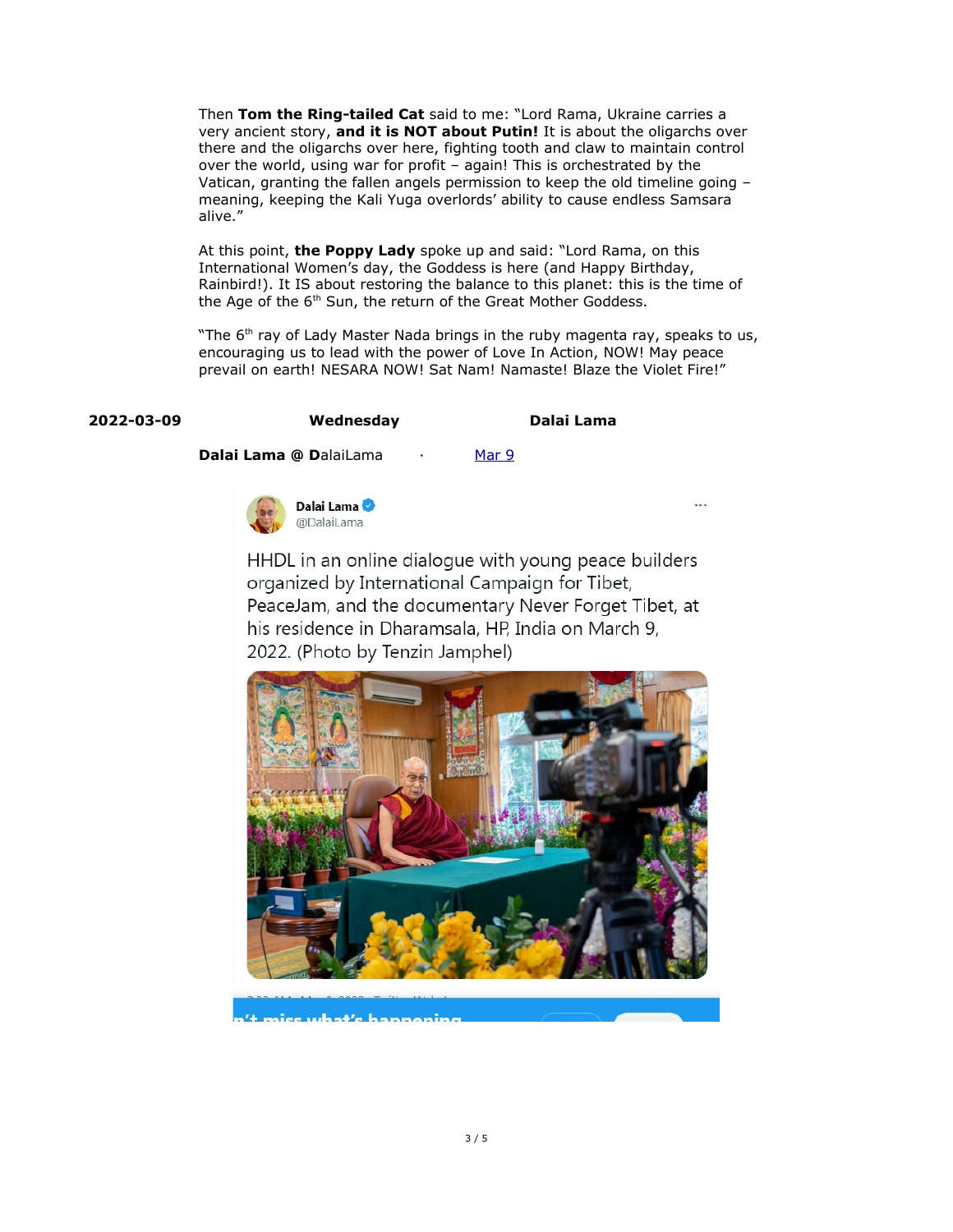**2022-03-10 Thursday His Holiness the Dalai Lama; King of Swords**

- **Rama:** I received a direct text message from **His Holiness the Dalai Lama**, at 11:35 am late this morning. He said to me, "Lord Rama, stay in your high heart. I know the news is awful; we all are the ones who can change this. War is not the answer. The Captain will be contacting you shortly. Om Mani Padme Om!"
- **Rama:** Then I received a text message from the **King of Swords.** He said to me, "Lord Rama, even though it looks like the darkest depths of Mordor and it looks as though Mt Doom is threatening to swallow us whole, the Light of 10,000 Suns is pouring in at quantum light speed. War is never the answer. I have seen it first hand at the front lines of Viet Nam. And I am still here to say **'All we are saying is give peace a chance.' Imagine all the people living in a world of love. Sat Nam! Namaste! Blaze the Violet Fire!"**
- **Note: It's the 63rd anniversary of the Uprising in Tibet** in which many Tibetan people died, and His Holiness the Dalai Lama made his way with many of his followers across the Himalayas.

KING & SWORDS

There is a movie about this, called **Seven 7 Years in Tibet** (1997) starring Brad Pitt. May peace prevail on Earth!



**2022-03-08 Solidarity with Tibetans on 63rd anniversary of national uprising By [International Campaign for Tibet](https://savetibet.org/author/international-campaign-for-tibet/)** 

The International Campaign for Tibet expresses our solidarity with the Tibetan people on the 63rd anniversary of the Tibetan National Uprising of March 10, 1959.

On March 10, 1959, Tibetans rose up as one to oppose China's occupation and call for their right to determine their own affairs. Sixty-three years later, the situation in Tibet has only deteriorated. Tibet is the [least-free country on Earth](https://savetibet.org/tibet-least-free-country-alongside-south-sudan-syria-in-new-ranking/), in a tie with South Sudan and Syria, according to new rankings from the watchdog group Freedom House on Feb. 24, 2022.